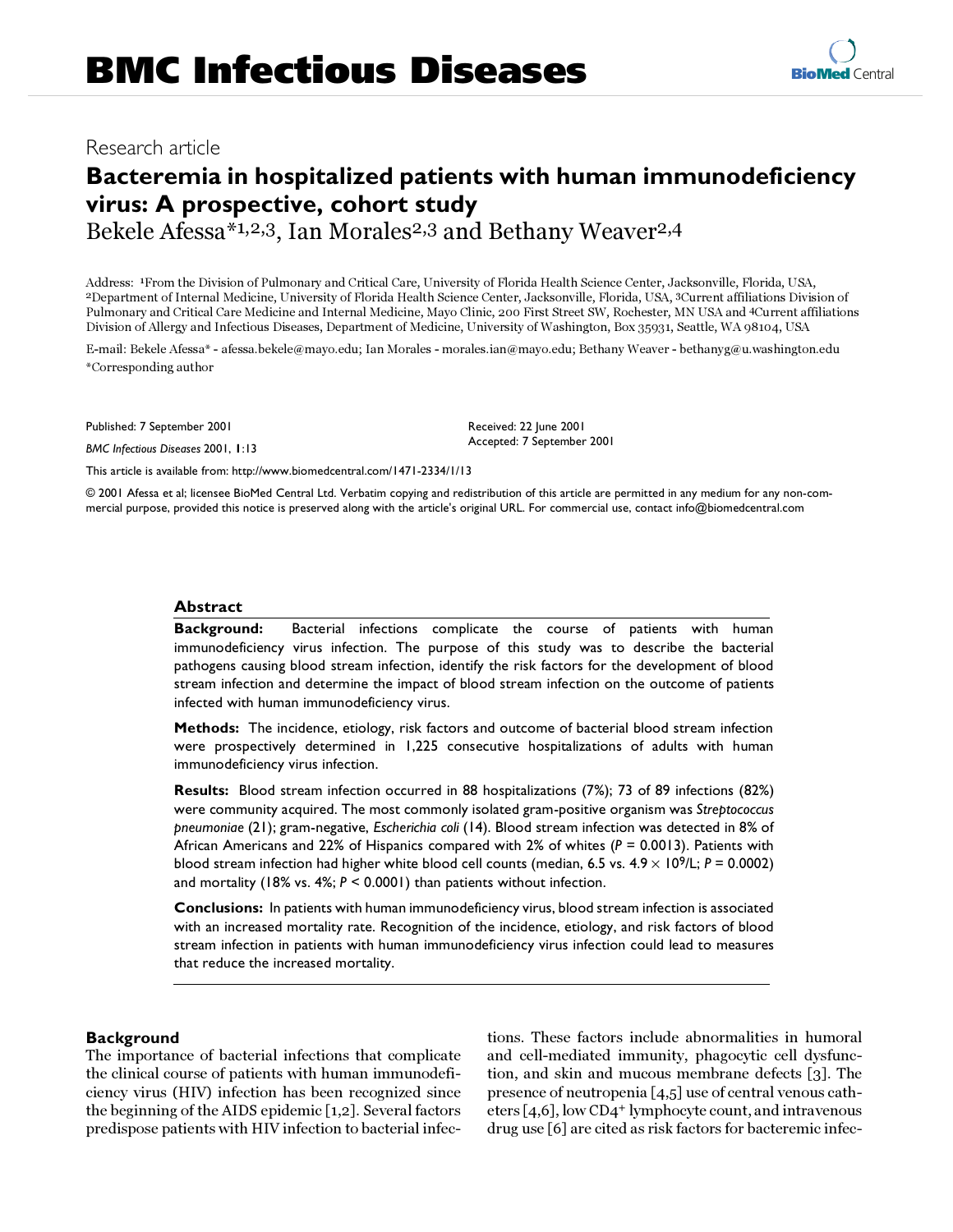tions in patients with HIV infection. Bacterial infections are responsible for the immediate cause of death of up to 30% of patients with HIV infection [[7\]](#page-6-0). The purpose of this study was to describe the bacterial pathogens causing blood stream infection, identify the risk factors for the development of blood stream infection, and determine the impact of blood stream infection on the outcome of hospitalized patients with HIV.

#### **Methods**

This prospective, observational study included 1,225 consecutive hospital admissions of 599 adults with HIV infection treated at the University Medical Center, Jacksonville, Florida, from April 1995 through March 1998. All adults with HIV infection who were admitted to the hospital were included in the study. The University Medical Center is a 528-bed, inner-city teaching hospital affiliated with the University of Florida. Because of the hospital's inner-city location, most of the patients were African American. The need for informed consent was waived by the institutional review board of the hospital.

The isolation of a bacterium in 1 or more blood cultures was diagnostic of bacterial blood stream infection. Blood isolates of coagulase-negative staphylococci, Corynebacterium species, Bacillus species, Propionibacterium species, Peptostreptococcus species, Clostridium species, and unidentified Gram-positive rods were considered contaminated if a single blood culture yielded the organism or the clinician did not initiate treatment, considering it not a true infection. Mycobacterial infections were excluded from the study. The place of acquisition of the blood stream infection was defined as nosocomial if the infection developed after 48 hours of hospitalization or within 14 days of previous hospitalization. We collected data on age, sex, race, exposure category for HIV infection, place of acquisition, white blood cell count, CD4+ lymphocyte count, worst Acute Physiology and Chronic Health Evaluation (APACHE) II score within 24 hours of hospital admission, presence of blood stream infection, intensive care unit admission status, length of hospital stay, and in-hospital mortality. The source of the blood stream infection was identified by the isolation of the same pathogenic organism from both the source and the blood. The APACHE II score and predicted mortality rate for each hospital admission were calculated [\[8](#page-6-1)]. The standardized mortality ratio was determined by dividing the actual mortality by the predicted mortality. For the purpose of this study, each admission was analyzed independently.

StatView 5.0 computer software (SAS Institute, Cary, NC) was used for statistical analysis. Each mean was expressed with its standard deviation. Comparisons between groups were made using logistic regression

analysis and Student  $t$ , Mann-Whitney  $U$ ,  $X^2$ , and Fisher exact tests. When available, the continuity-corrected P values were used for  $X^2$  analysis. P values less than 0.05 were considered significant.

### **Results**

<span id="page-1-0"></span>Table [1](#page-1-0) provides demographic, exposure category, and health status data on 1,225 hospital admissions of 599 patients with HIV infection. Because some individuals were admitted more than once during the study period, in this report the word patient does not necessarily mean 1 unique individual. Thirty-four percent of the African Americans and 67% of the Hispanics had a history of injection drug use compared with 20% of the whites ( $P <$ 0.0001).

#### **Table 1: Demographic Characteristics.**

| Characteristic                                                                   | Value <sup>a</sup>        |
|----------------------------------------------------------------------------------|---------------------------|
| Age, mean $\pm$ SD, y                                                            | $38.2 \pm 8.9$            |
| Sex                                                                              |                           |
| Male                                                                             | 754 (62)                  |
| Female                                                                           | 471 (38)                  |
| Race                                                                             |                           |
| African American                                                                 | 1,026 (84)                |
| White                                                                            | 190(16)                   |
| Hispanic                                                                         | 9 ( $\leq$ 1)             |
| Exposure category                                                                |                           |
| Injection drug use                                                               | 333 (27)                  |
| Heterosexual contact                                                             | 194(16)                   |
| Homosexual contact                                                               | 138(11)                   |
| Commercial sex work and injection drug<br>use                                    | 32(3)                     |
| Homosexual contact and injection drug<br>use                                     | 30(2)                     |
| Commercial sex work                                                              | 29(2)                     |
| <b>Blood transfusion</b>                                                         | 22(2)                     |
| Needle stick                                                                     | (1)                       |
| Unidentified                                                                     | 446 (36)                  |
| $CD4^+$ lymphocyte count, mean $\pm$ SD<br>(median), $\times$ 10 <sup>9</sup> /L | $0.159 \pm 0.223$ (0.060) |
| APACHE II score, mean $\pm$ SD (median)                                          | $15 \pm 7(14)$            |

APACHE, Acute Physiology and Chronic Health Evaluation; HIV, human immunodeficiency virus; SD, standard deviation. aValues are number (percentage) unless otherwise indicated.

In the 1,225 admissions, 88 patients (7%) had 89 episodes of blood stream infection. Of these 89 infections, 73 (82%) were community acquired and 16 (18%) were nosocomial. Twenty-one of the 345 admissions (6%) during the first year of the study had blood stream infection compared with 35 of 435 admissions (8%) during the second year and 32 of 445 admissions (7%) during the third year ( $P = 0.5748$ ). The sources of bacteremia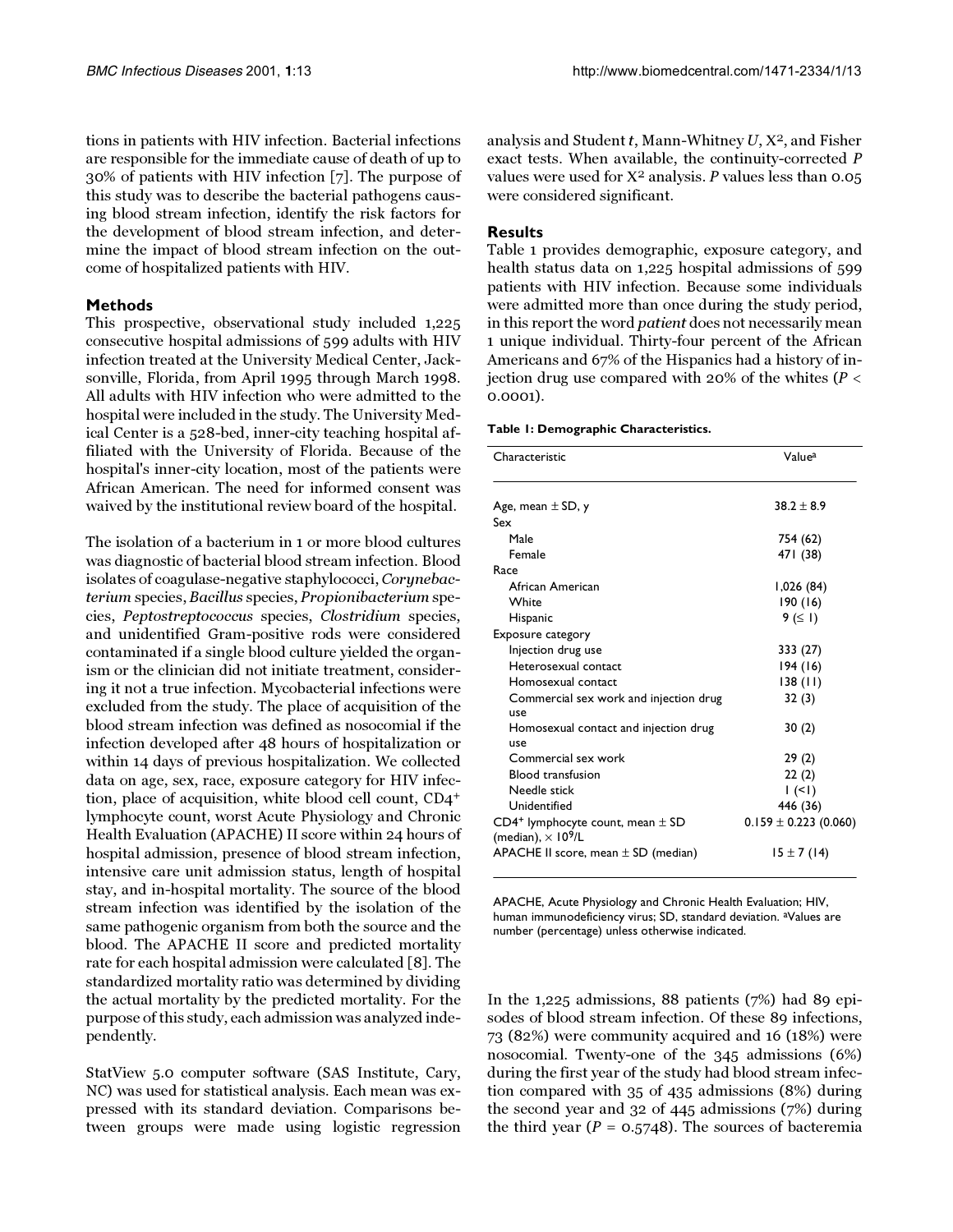|                                    | Community     | Nosoco-<br>mial, no. |
|------------------------------------|---------------|----------------------|
| Pathogen                           | acquired, no. |                      |
|                                    | $(n = 73)$    | $(n = 16)$           |
| Gram-negative bacteria             | 30            | 5                    |
| Escherichia coli                   | 13            |                      |
| Pseudomonas aeruginosa             | 3             | 3                    |
| Salmonella typhi                   | 6             | 0                    |
| Enterobacter cloacae               | 2             | 0                    |
| Acinetobacter baumanii             |               | 0                    |
| Proteus vulgaris                   |               | 0                    |
| Aeromonas hydrophila               | Ω             |                      |
| Haemophilus influenzae             |               | 0                    |
| Pseudomonas stutzeri               |               | 0                    |
| Proteus mirabilis                  |               | 0                    |
| Klebsiella pneumoniae              |               | 0                    |
| Gram-positive bacteria             | 43            | П                    |
| Streptococcus pneumoniae           | 19            | 2                    |
| Staphylococcus aureus              | 8             | 4                    |
| Enterococcus species               | 5             | 3                    |
| Streptococcus viridans             | 6             | 2                    |
| Coagulase-negative Staphylococcus  | 2             | 0                    |
| Streptococcus equisimilis          |               | 0                    |
| Group C Streptococcus species      |               | 0                    |
| Nonhemolytic Streptococcus species |               | 0                    |

**Table 2: Bacterial Pathogens Causing Blood Stream Infection in Hospitalized Patients With HIV Infection**

HIV, human immunodeficiency virus.

were identified in 52 patients (59%) and included pneumonia in 33, urinary tract infection in 12, peritonitis in 2, and cellulitis, pancreatitis, central venous catheter, cholangitis, and arthritis in 1 each. In 1 patient, 2 organisms, Salmonella typhi and Klebsiella pneumoniae, were isolated from the blood during the same hospitalization; both were community acquired. The pathogens causing blood stream infection are listed in Table [2](#page-1-0). Six patients had 2 episodes of blood stream infection during the study period, all during different hospitalizations. One patient had 2 episodes of Pseudomonas aeruginosa bacteremia and another patient had 2 episodes of S typhi bacteremia.

There were no significant differences in age, sex, and risk factors for HIV infection between patients with and without blood stream infection (Table [3\)](#page-2-0). The median CD4+ lymphocyte count for injection drug users was  $0.08 \times$  $109/L$  compared with 0.06  $\times$  109/L for noninjection drug users ( $P = 0.0042$ ). The incidence of blood stream infection in African Americans and Hispanics was higher than in whites (Table [3\)](#page-2-0). The CD4+ lymphocyte count was similar and the APACHE II score and white blood cell count higher in patients with blood stream infection compared with those without blood stream infection (Table [3](#page-2-0)). In patients with blood stream infection, 78% had a CD4<sup>+</sup> lymphocyte count less than  $0.2 \times 10^9/L$  compared with 74% of the patients without blood stream infection ( $P = 0.5649$ ). The predicted mortality rate of patients with blood stream infection was higher than that of patients without blood stream infection (37% vs. 21%;  $P <$  0.0001). Twenty-six percent of the patients with blood stream infection had a white blood cell count less than  $4 \times 10^9$ /L compared with 36% of the patients without blood stream infection  $(P = 0.0810)$ .

<span id="page-2-0"></span>The differences in the length of hospital stay, intensive care unit admission rate, and in-hospital mortality between patients with and patients without blood stream infection are listed in Table [4](#page-2-0). Compared with patients without blood stream infection, the in-hospital mortality and intensive care unit admission rates of patients with blood stream infection were higher and their length of hospital stay longer. The standardized mortality ratios of patients with and without blood stream infection were 0.486 and 0.213, respectively. Multiple logistic regression analysis using a model consisting of mortality as a dependent variable and APACHE II score and presence of blood stream infection as independent variables showed that both blood stream infection (odds ratio, 2.29; 95% CI, 1.13–4.62) and APACHE II score (odds ratio,  $1.18$ ;  $95\%$  CI,  $1.14-1.23$ ) were independently associated with mortality. Among patients with blood stream infection, survivors had a lower APACHE II score than nonsurvivors (median, 17 vs. 27.5;  $P <$  0.0001), but did not significantly differ in CD4+ lymphocyte count (median, 0.077 vs. 0.011  $\times$  10<sup>9</sup>/L; *P* = 0.0574). Two of the 34 patients (6%) with gram-negative blood stream infection died compared with 14 of 54 patients (26%) with grampositive blood stream infection ( $P = 0.0366$ ). The mortality associated with each pathogen causing blood stream infection is listed in Table [5](#page-3-0). Among the 88 patients with blood stream infection, multiple logistic regression analysis using a model of mortality as a dependent variable and APACHE II score, CD4+ lymphocyte count, and place of acquisition of the infection as independent variables showed that higher APACHE II scores (odds ratio, 1.25; 95% CI, 1.12–1.40) and nosocomial acquisition (odds ratio, 5.85; 95% CI, 1.25–27.31), but not CD4+ lymphocyte count (odds ratio, 1.00; 95% CI, 0.99–1.00), were independently associated with mortality. The intensive care unit admission rate of patients with community-acquired blood stream infection was similar to that of patients with nosocomial blood stream infection (19% vs. 44%;  $P = 0.0820$ ). The median length of hospital stay of patients with community-acquired blood stream infection was 5 days compared with 8.5 days for patients with nosocomial blood stream in-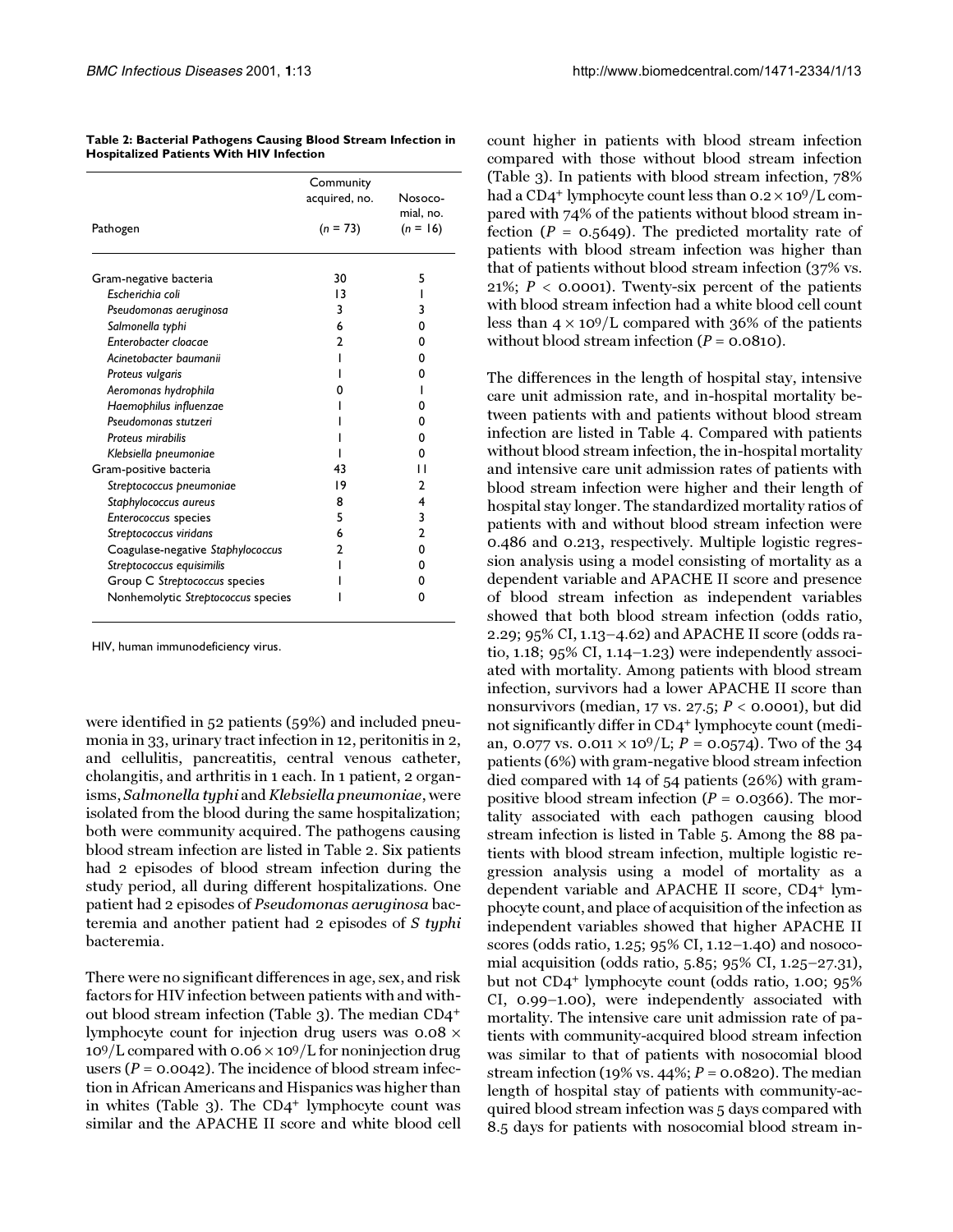|                                                     | Blood stream infection <sup>a</sup> |                           |          |
|-----------------------------------------------------|-------------------------------------|---------------------------|----------|
| Characteristic                                      | Present ( $n = 88$ )                | Absent ( $n = 1,137$ )    | P        |
| Age, mean $\pm$ SD, y                               | $38.3 \pm 9.3$                      | $38.2 \pm 8.9$            | 0.9261   |
| Sex                                                 |                                     |                           | 0.4045   |
| Male                                                | 50 $(7)$                            | 704 (93)                  |          |
| Female                                              | 38(8)                               | 433 (92)                  |          |
| Race                                                |                                     |                           | 0.0013   |
| African American                                    | 83(8)                               | 943 (92)                  |          |
| White                                               | 3(2)                                | 187 (98)                  |          |
| Hispanic                                            | 2(22)                               | 7(78)                     |          |
| Exposure category                                   |                                     |                           | 0.4231   |
| Injection drug use                                  | 23(7)                               | 310(93)                   |          |
| Heterosexual contact                                | 19(10)                              | 175 (90)                  |          |
| Homosexual contact                                  | 3(2)                                | 135 (98)                  |          |
| Commercial sex work and                             | 2(6)                                | 30(94)                    |          |
| injection drug use                                  |                                     |                           |          |
| Homosexual contact and                              | 2(7)                                | 28 (93)                   |          |
| injection drug use                                  |                                     |                           |          |
| Commercial sex work                                 | 2(7)                                | 27(93)                    |          |
| <b>Blood transfusion</b>                            | 1(5)                                | 21(95)                    |          |
| Needle stick                                        | 0(0)                                | 1(100)                    |          |
| Unidentified                                        | 36(8)                               | 410 (92)                  |          |
| CD4 <sup>+</sup> lymphocyte count,                  | $0.173 \pm 0.278$ (0.059)           | $0.158 \pm 0.218 (0.060)$ | 0.6967   |
| mean $\pm$ SD (median), $\times$ 10 <sup>9</sup> /L |                                     |                           |          |
| White blood cell count,                             | $9.0 \pm 6.6$ (6.5)                 | $6.3 \pm 4.6$ (4.9)       | 0.0002   |
| mean $\pm$ SD (median), $\times$ 10 <sup>9</sup> /L |                                     |                           |          |
| <b>APACHE II score.</b>                             | $19.8 \pm 7.9$ (18)                 | $14.3 \pm 6.6$ (13)       | < 0.0001 |
| mean $\pm$ SD (median)                              |                                     |                           |          |

#### Table 3: Differences in Age, Sex, Race, Exposure Category, CD4<sub>+</sub> Lymphocyte Count, and APACHE II Score

APACHE, Acute Physiology and Chronic Health Evaluation; SD, standard deviation. aValues are number (percentage) unless otherwise indicated.

fection ( $P = 0.0477$ ). The mortality rate of patients with blood stream infection was 6% during the third year of the study compared with 14% and 31% during the first and second years, respectively  $(P = 0.0247)$ .

**Table 4: Differences in Length of Hospital Stay, ICU Admission Rate, and In-hospital Mortality**

|                                                                        | Blood stream infection <sup>a</sup> |                              |                    |
|------------------------------------------------------------------------|-------------------------------------|------------------------------|--------------------|
| Characteristic                                                         | Present<br>$(n = 88)$               | Absent<br>$(n = 1, 137)$     | P                  |
| Length of hospital stay,<br>mean $\pm$ SD (median), d<br>ICU admission | $8.7 \pm 9.3$ (6)<br>21(24)         | $6.0 \pm 6.3$ (4)<br>112(10) | 0.0003<br>< 0.0001 |
| In-hospital mortality                                                  | 16(18)                              | 51(4)                        | < 0.0001           |

ICU, intensive care unit; SD, standard deviation. aValues are number (percentage) unless otherwise indicated.

#### **Discussion**

<span id="page-3-0"></span>This study describes the incidence of bacterial blood stream infection as well as its causative pathogens, risk factors for its development, and its impact on outcome in hospitalized patients with HIV. Blood stream infection developed in 7% of the patients; of these infections, 82% were community acquired and 18% were nosocomial. The incidence rate of blood stream infection was higher in African Americans and Hispanics compared with whites. There were no significant differences in sex, age, and CD4+ lymphocyte count between patients with and patients without blood stream infection. The APACHE II score and white blood cell count of patients with blood stream infection were higher than those of patients without blood stream infection. The mortality and ICU admission rates of patients with blood stream infection were higher and their length of hospital stay longer than those of patients without blood stream infection. Among patients with blood stream infection, the mortality rate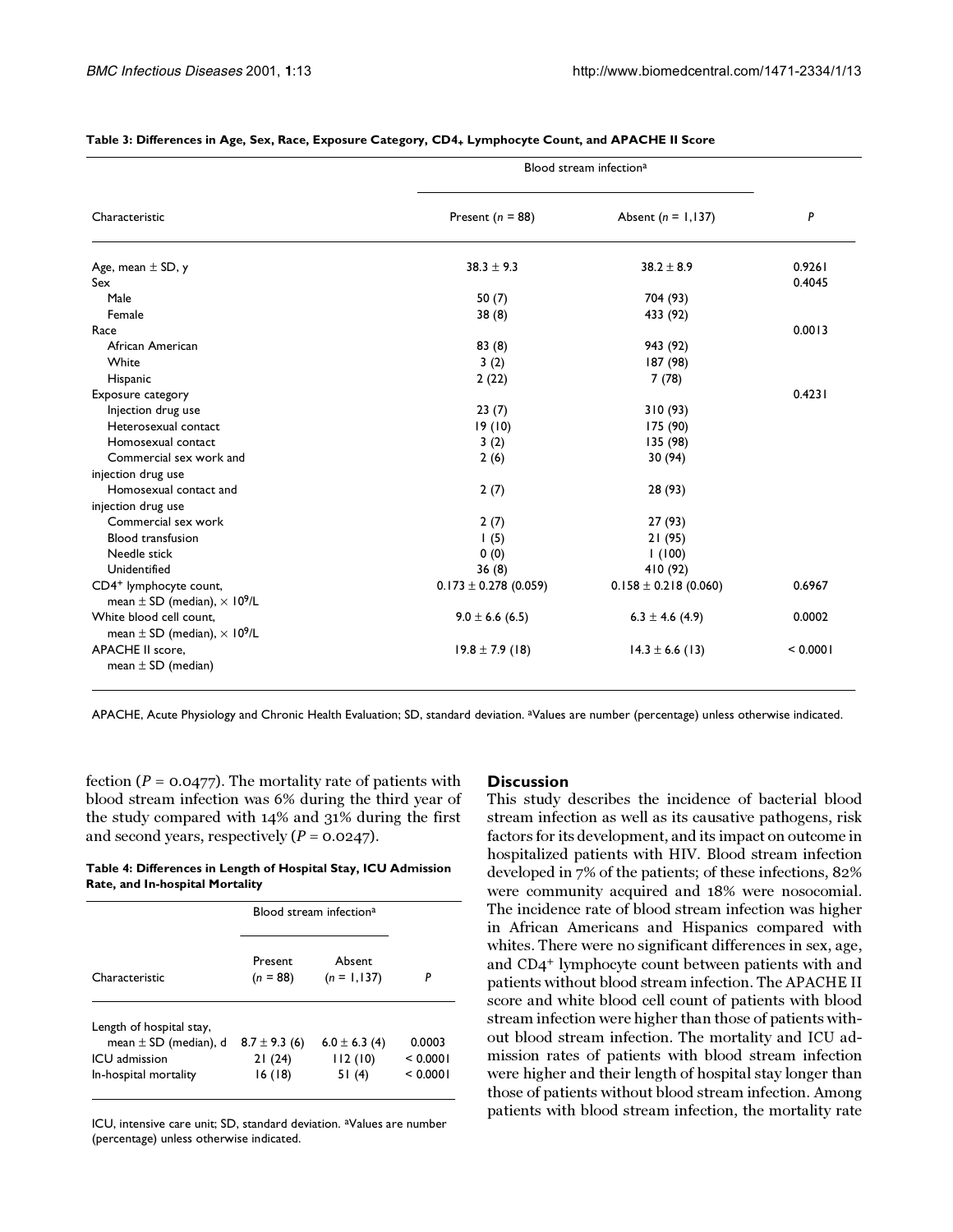of the community-acquired group was lower than that of the nosocomial group.

**Table 5: In-hospital Mortality Associated With Pathogens Causing Blood Stream Infection in Patients With HIV Infection**

|                                    | Survivors,<br>no. | Nonsurvivors,<br>no.<br>$(\%) (n = 16)$ |  |
|------------------------------------|-------------------|-----------------------------------------|--|
| Pathogen                           | $(\%) (n = 72)$   |                                         |  |
| Gram-negative bacteria             | 32 (94)           | 2(6)                                    |  |
| Escherichia coli                   | 14 (100)          | 0                                       |  |
| Pseudomonas aeruginosa             | 6(100)            | 0                                       |  |
| Salmonella typhi                   | 5(100)            | 0                                       |  |
| Enterobacter cloacae               | (50)              | 1(50)                                   |  |
| Acinetobacter baumanii             | (100)             | 0                                       |  |
| Proteus vulgaris                   | I (100)           | 0                                       |  |
| Aeromonas hydrophila               | (100)             | 0                                       |  |
| Haemophilus influenzae             | (100)             | 0                                       |  |
| Pseudomonas stutzeri               | (100)             | 0                                       |  |
| Proteus mirabilis                  | 0                 | 1(100)                                  |  |
| Klebsiella pneumoniae and S typhi  | (100)             | 0                                       |  |
| Gram-positive bacteria             | 40 (74)           | 14(26)                                  |  |
| Streptococcus pneumoniae           | 18 (86)           | 3(14)                                   |  |
| Staphylococcus aureus              | 7 (58)            | 5(42)                                   |  |
| Enterococcus species               | 7 (87)            | (13)                                    |  |
| Streptococcus viridans             | 6 (75)            | 2(25)                                   |  |
| Streptococcus equisimilis          | (100)             | 0                                       |  |
| Coagulase-negative Staphylococcus  | 1(50)             | 1(50)                                   |  |
| Group C Streptococcus species      | 0                 | l (100)                                 |  |
| Nonhemolytic Streptococcus species | 0                 | 1(100)                                  |  |

HIV, human immunodeficiency virus.

Bacteremia is more common in hospitalized HIV-positive patients than in HIV-negative patients [[9](#page-6-2)]. The incidence of nonmycobacterial bacteremias in hospitalized patients with HIV ranges from 2% to 9% [\[10](#page-6-3)[–12](#page-6-4)]. Most blood stream infections in patients with HIV are community acquired [\[13](#page-6-5)[,14](#page-6-6)]. In developed countries, the incidence rate of HIV-associated bacteremia has declined after the introduction of highly active antiretroviral therapy (HAART) [\[14](#page-6-6),[15](#page-6-7)]. In the present study, the incidence of blood stream infection among hospitalized patients with HIV was 7%, and most of these infections were community acquired. Despite the availability of HAART during the later period of our study, we did not find a decline in the rate of bacteremia in our patient population. However, the mortality rate of the patients with blood stream infection declined during the third year of the study, reflecting the potential benefit of HAART.

African American race, Hispanic race, and high APACHE II score were found to be risk factors for blood stream infection in hospitalized patients with HIV infection in the

present study. Because there were only few Hispanics in the present study and the African Americans were more likely than the whites to be injection drug users, we do not think there is an independent association between race and bacteremia. Previous studies have shown injection drug use to be a risk factor for bacteremia [[6](#page-5-5)[,14\]](#page-6-6). However, like the study by Tumbarello et al. [\[16](#page-6-8)], our study did not find injection drug use to be a risk factor for blood stream bacterial infection. The earlier stage of HIV infection in the injection drug users in our study may explain their lower bacteremia rate. Neutropenia is reported to be a risk factor for the development of bacterial infection in patients with HIV infection [[4](#page-5-3)–[6](#page-5-5),[14](#page-6-6)[,16\]](#page-6-8). However, in our study, neither the prevalence of leukopenia nor the total white blood cell count was lower in patients with blood stream bacterial infection compared with patients without blood stream bacterial infection. In fact, the white blood cell count was higher in patients with than in patients without bacterial blood stream infection. Unlike other studies, which showed the CD4+ lymphocyte count to be low in HIV-positive patients with blood stream bacterial infection  $[6,16]$  $[6,16]$  $[6,16]$ , the CD4<sup>+</sup> lymphocyte count did not differ between patients with and patients without bacterial blood stream infection in the present study. The lack of association between bacteremia and low CD4+ lymphocyte count or leukopenia in the present study may reflect the earlier stage of HIV infection in our patient population.

Previous studies have shown the presence of central venous catheters to be a risk factor for bacterial blood stream infection [\[4,](#page-5-3)[6](#page-5-5),[11](#page-6-9),[14](#page-6-6)[,16](#page-6-8)[,17](#page-6-10)]. In the present study, an intravascular catheter was the source of the blood stream infection in only 1 patient; this was probably due to infrequent use of central venous catheters and shorter length of hospital stay. As in the study by Tumbarello et al. [[14](#page-6-6)], higher severity of illness, measured by APACHE II score, was associated in the present study with the development of bacterial blood stream infection.

The common sources of blood stream infection in patients with HIV infection include the lungs, skin, subcutaneous tissue, and intravascular catheters [\[12](#page-6-4)[,13](#page-6-5)[,18](#page-6-11)[,19\]](#page-6-12). In the present study, the most common source of bacteremia was pneumonia.

Gram-positive bacteria are responsible for most of the bacteremias in hospitalized HIV-positive patients [\[14\]](#page-6-6). More gram-positive than gram-negative organisms were isolated from the blood stream of our subjects. Many studies have shown Staphylococcus species to be the most common isolates in blood [[6](#page-5-5),[11](#page-6-9),[13](#page-6-5)[,16,](#page-6-8)[20\]](#page-6-13). In our study Streptococcus pneumoniae was the most common isolate. The rate of pneumococcal bacteremia is about 100-fold higher in patients with than in patients without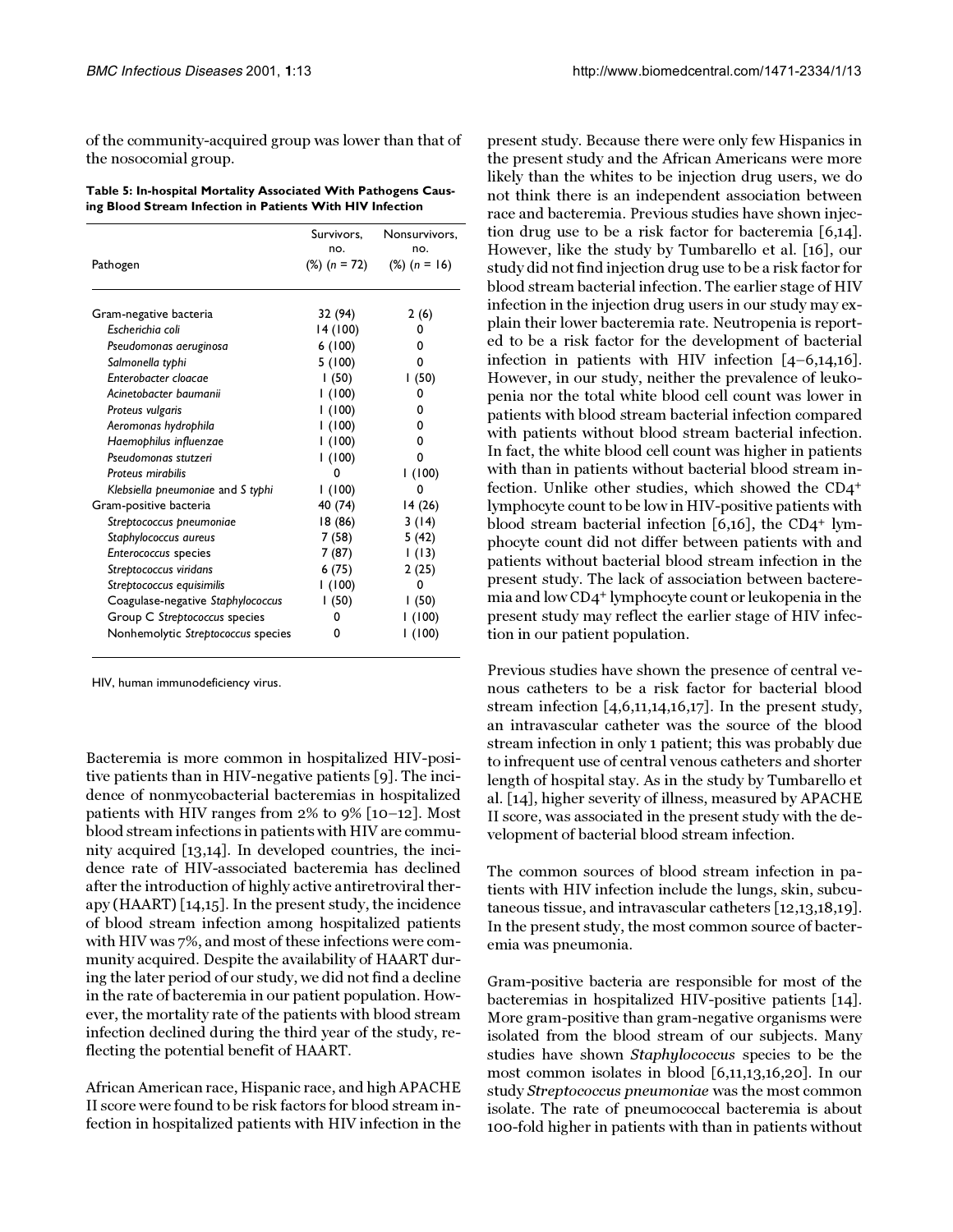HIV infection [[21](#page-6-14)]. Because most of the blood stream infections were community acquired and the most common source of infection was pneumonia, Staphylococci were less frequent than S pneumoniae and Escherichia coli.

P aeruginosa is being recognized more frequently as causing both community-acquired and nosocomial bacteremia in patients with HIV infection [[13](#page-6-5)[,16](#page-6-8)[,18](#page-6-11),[20](#page-6-13)[,22](#page-6-15)[,23](#page-6-16)]. Hospitalization, neutropenia, antibiotic therapy, steroid use, and low CD4<sup>+</sup> lymphocyte count are risk factors for P aeruginosa bacteremia in patients with HIV infection [\[22](#page-6-15),[24](#page-6-17)]. Previously, we reported that P aeruginosa is the most common pathogen causing bacterial pneumonia in our patients [\[25](#page-6-18)]. However, compared with pneumococcal pneumonia, Pseudomonas pneumonia is less likely to be associated with bacteremia [\[25](#page-6-18)]. The annual incidence rate of P aeruginosa infection in patients with HIV infection is estimated to be 2.51 cases per 100 admissions [\[22](#page-6-15)]. P aeruginosa has been reported to be the causative agent of 7.6% to 18% of bacteremias in hospitalized patients with HIV infection [\[14](#page-6-6),[16](#page-6-8)[,20](#page-6-13)]. In the present study, P aeruginosa was responsible for 6% of the bacteremias.

In patients with HIV infection, although bacteremia in general is more frequently associated with growth of gram-positive pathogens, genitourinary sepsis is more frequently related to the detection of gram-negative bacteria [\[26](#page-6-19)]. Our finding of E coli to be the most common gram-negative organism differs from findings in previous studies. In a recent study of blood stream infection of hospitalized patients with HIV, E coli was not even mentioned among the common etiologic agents [[14](#page-6-6)]. In the present study a significant number of the patients with blood stream infection were women, who are at higher risk for genitourinary infection. The relatively high number of women may explain the high rates of E coli blood stream infection in our study.

The present study showed that the presentation with or the development of blood stream infection in hospitalized patients with HIV leads to poor outcome, as evidenced by increased mortality, length of hospital stay, and intensive care unit admission rate. Hospital mortality rates of HIV-positive patients with blood stream infection range from 9% to 63% [[6](#page-5-5)[,9](#page-6-2)[,11](#page-6-9)–[14](#page-6-6)[,16\]](#page-6-8). In the present study, the hospital mortality rate of patients with blood stream infection was 16%. Among patients with blood stream infection, we found the association of increased mortality with high APACHE II score and hospital acquisition of the infection, but not with low CD4+ lymphocyte count. Because nosocomial bacteremia is likely to develop in patients with a complicated hospital course and lead to multiple organ dysfunction, its association with an increased mortality rate is not surprising. Previous studies of HIV-positive patients with blood stream infection have shown that a high APACHE II score predicts an increased risk of death [\[14](#page-6-6),[27](#page-6-20)]. Although we did not find a significant association between mortality and CD4+ lymphocyte count, a previous study showed that a low CD4+ lymphocyte count is associated with increased mortality in patients with nosocomial blood stream infection [[27](#page-6-20)].

Our study has several limitations. The risk factors for HIV infection were not identified in 36%, most probably because of the health care providers' and patients' lack of openness with regard to sexual activity. Because we were unable to document the patients' antiretroviral therapy and previous antimicrobial treatment or chemoprophylaxis, we could not assess their impact on the incidence, etiology, and outcome of bacterial blood stream infection. In many patients, the source of the blood stream infection was not identified. Finally, because the study was limited to a single center, the results may not apply to other patient populations.

## **Conclusions**

Bacteremia occurs in 7% of adult patients with HIV infection who require admission to the hospital. Most of the bacteremias are community acquired. The most common gram-positive organism isolated from the blood stream of patients with HIV infection is S pneumoniae, and the most common gram-negative organism is  $E$  coli. The APACHE II score of patients with blood stream infection is higher than that of patients without blood stream infection. The presence of blood stream infection is associated with an increased mortality rate, length of hospital stay, and intensive care unit admission rate. Recognition of the incidence, etiology, and risk factors of blood stream infection in patients with HIV infection can lead to preventive and therapeutic measures that may reduce the associated increased mortality and morbidity.

## **Competing interests**

None declared.

#### **References**

- <span id="page-5-0"></span>1. [Whimbey E, Gold JW, Polsky B, Dryjanski J, Hawkins C, Blevins A,](http://www.ncbi.nlm.nih.gov/entrez/query.fcgi?cmd=Retrieve&db=PubMed&dopt=Abstract&list_uids=3485396) [Brannon P, Kiehn TE, Brown AE, Armstrong D:](http://www.ncbi.nlm.nih.gov/entrez/query.fcgi?cmd=Retrieve&db=PubMed&dopt=Abstract&list_uids=3485396) **Bacteremia and fungemia in patients with the acquired immunodeficiency syndrome.** *Ann Intern Med* 1986, **104**:511-514
- <span id="page-5-1"></span>2. [Northfelt DW, Polsky B:](http://www.ncbi.nlm.nih.gov/entrez/query.fcgi?cmd=Retrieve&db=PubMed&dopt=Abstract&list_uids=1868011) **Bacteremia in persons with HIV infection.** *AIDS Clin Rev* 199159-79
- <span id="page-5-2"></span>3. [Kovacs A, Leaf HL, Simberkoff MS:](http://www.ncbi.nlm.nih.gov/entrez/query.fcgi?cmd=Retrieve&db=PubMed&dopt=Abstract&list_uids=9093231) **Bacterial infections.** *Med Clin North Am* 1997, **81**:319-343
- <span id="page-5-3"></span>4. [Keiser P, Higgs E, Smith J:](http://www.ncbi.nlm.nih.gov/entrez/query.fcgi?cmd=Retrieve&db=PubMed&dopt=Abstract&list_uids=8783677) **Neutropenia is associated with bacteremia in patients infected with the human immunodeficiency virus.** *Am J Med Sci* 1996, **312**:118-122
- <span id="page-5-4"></span>5. [Moore RD, Keruly JC, Chaisson RE:](http://www.ncbi.nlm.nih.gov/entrez/query.fcgi?cmd=Retrieve&db=PubMed&dopt=Abstract&list_uids=7575050) **Neutropenia and bacterial infection in acquired immunodeficiency syndrome.** *Arch Intern Med* 1995, **155**:1965-1970
- <span id="page-5-5"></span>6. [Meyer CN, Skinhoj P, Prag J:](http://www.ncbi.nlm.nih.gov/entrez/query.fcgi?cmd=Retrieve&db=PubMed&dopt=Abstract&list_uids=7747085) **Bacteremia in HIV-positive and AIDS patients: incidence, species distribution, risk-factors,**